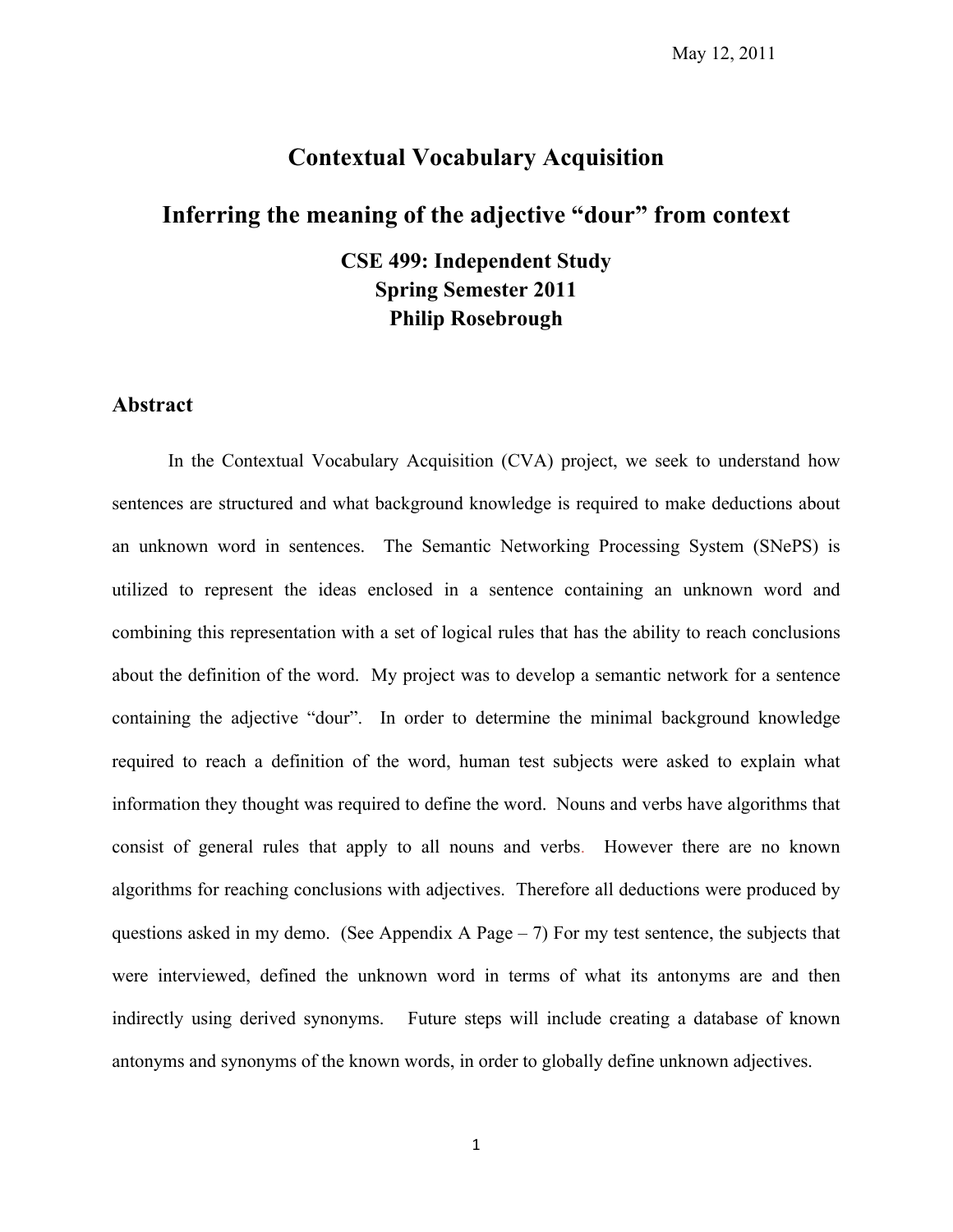### 1 **CVA Project and SNePS**

In general, humans do not look up in a dictionary every unknown word that they come across while reading. Instead we have developed ways to gather information or context from a sentence(s) that is already known to us, and then reach a logical definition, of an unknown word based on the known information. This procedure is intended to aid in the development of this skill in young students who are having trouble learning new words. By teaching a computer step by step instructions, we can efficiently teach a computer to understand information and draw "definitions" based on taught logic. Working with reading assistants and teachers, this program could be adapted and used as an efficient lesson plan to teach humans this skill.

To "teach" a computer contextual vocabulary acquisition we utilized a program known as SNePS. This program uses a graph representation to organize information, in order to successfully represent the context of a sentence. The program also has the ability to reach logical deductions based on information that is given. This given information is the rule in our sentence structures or everyday life that is followed when a person successfully infers the definition of an unknown word. By combining these two features of SNePS the program can draw logical deductions based on the sentence.

#### **2 Research Project Role**

My role in the Contextual Vocabulary Acquisition research group was to learn how to use SNePS to represent and draw conclusions about a sentence and the meaning of an unknown word in that sentence. For this project I chose the sentence "Rather than his mood of cheerful good humor, his mood appeared dour", with "dour" being the unknown word. My task was to determine how to take this sentence and deduce a definition of dour that would be equivalent to those developed by humans.

2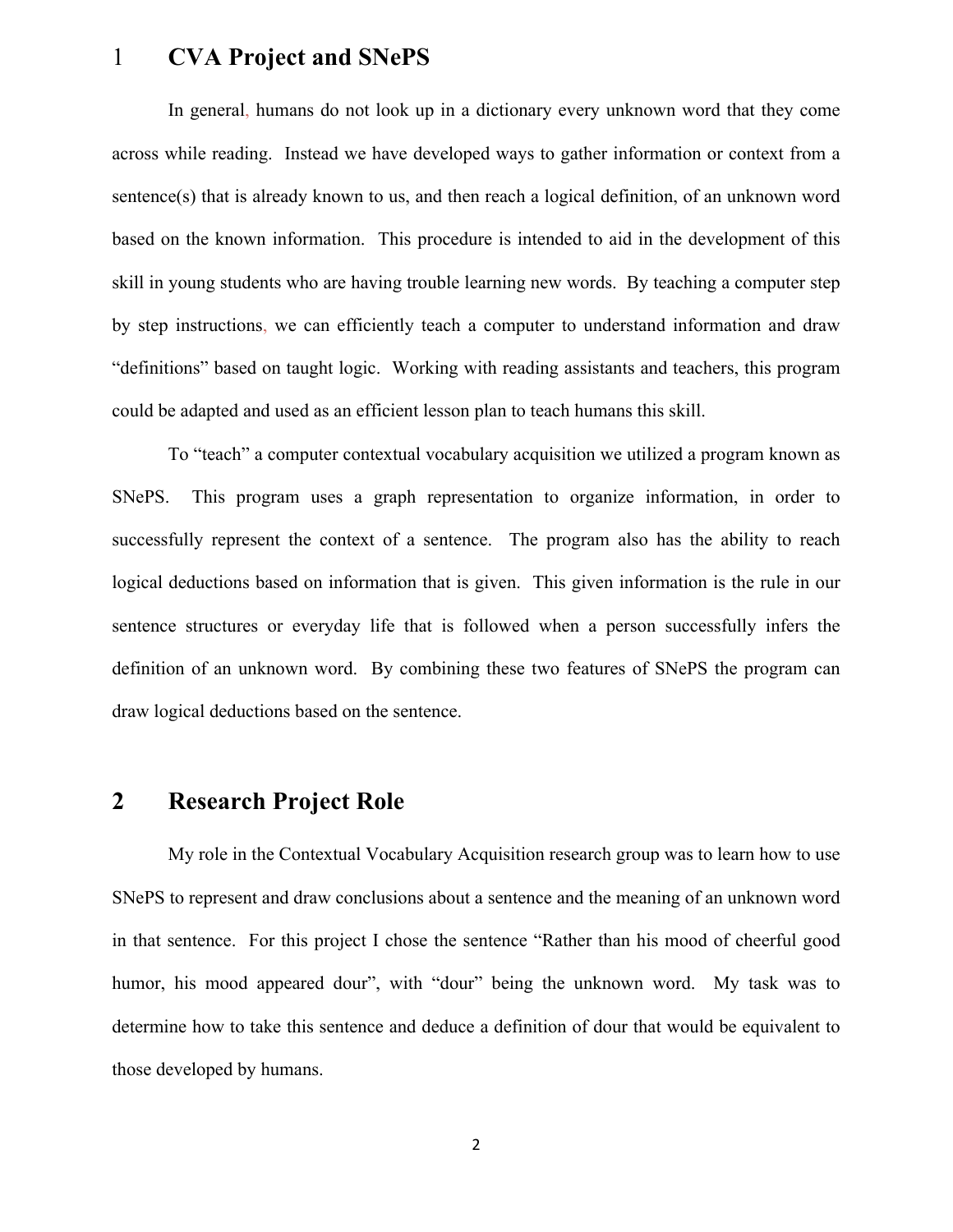To achieve this goal I met with friends who did not know the meaning of dour; I read the sentence to the participants and asked them to infer a meaning of dour. The conclusions they drew were that, in English sentence structure when two objects are being compared by the phrase "rather than", the two objects have opposite properties which would make those properties antonyms of each other. Furthermore they reasoned that by using known antonyms of "cheerful" and "good" they could indirectly produce synonyms for "dour".

If cheerful is an antonym of dour



If **gloomy** is an antonym of cheerful

Then **gloomy** is a synonym of **dour** 

This was developed into a rule in order to mimic human behavior and logic this would be the conclusion that I expected the program to reach. The background rules were developed and converted into logical statements in my demo and were used with the represented sentence in order to deduce a definition of dour. The definition produced when asked for synonyms of "dour" was "dark", "gloomy", "and bad". The synonyms of the word in this case are specific enough to accurately define the adjective.

#### **3 Representing the sentence**

Using the SNePS program to represent the sentence "Rather than his mood of cheerful good humor, his manner appeared dour" I had to start by representing that two objects ("his mood" and "his manner") were related by the "rather than" relation.

Rather than his mood of cheerful good humor, his manner appeared dour"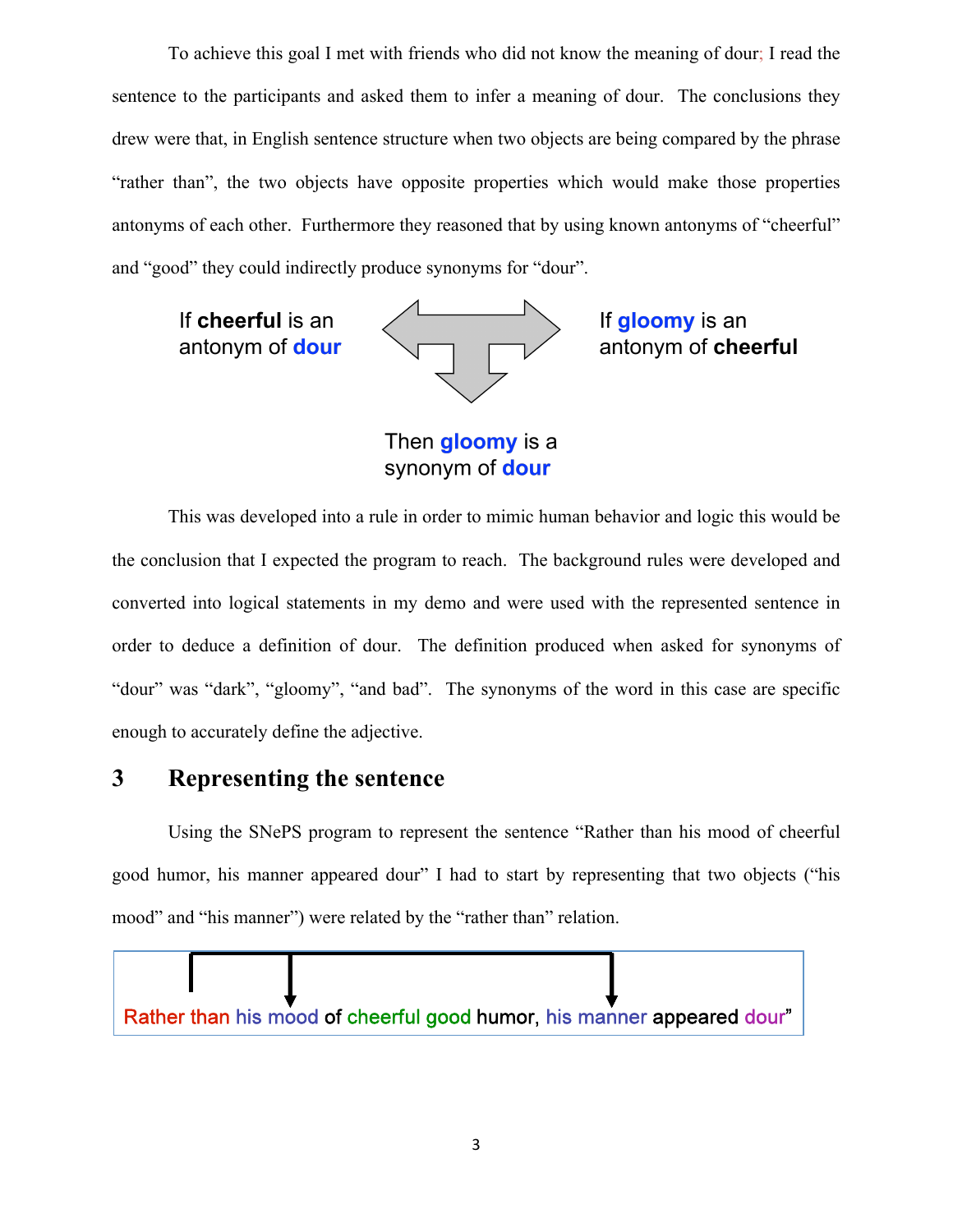"rather than" "his manner". Then I represented that the object "his mood" had a property of "cheerful" and another property of "good" using the object property case frame.

#### Rather than his mood of cheerful good humor, his manner appeared dour"

The object "his manner" was represented to have the property of "dour". It was then represented that the property "dour" was a member of the class of things that are unknown using the member class case frame. This produced the lexical representation of the sentence "his mood with the property of cheerful and good rather than his manner with the property of dour". (Appendix A Page - 7)

### **4 Background knowledge**

In order to draw logical conclusions I needed to represent the rule that my informants used to deduce the definition of "dour". When my informants were reading the sentence, they all commented that they concentrated on the "rather than" in the sentence. They deduced from their own prior knowledge that when two objects are related by the "rather than" relation, and those two objects both have properties, those properties must be antonyms of each other. (See Appendix B.2 - Page - 8) This rule was converted into logical propositions and was used with the sentence to draw the conclusion that "dour" is an antonym of "cheerful" and "good".

I then returned to my informants and asked them what antonyms they knew for "cheerful" and "good". The list received was that antonyms were "gloomy" "dark" and "bad". A rule was created that stated that if an antonym of an object has an antonym then that second antonym is a synonym of the object. (i.e: cheerful is an antonym of dour, gloomy is an antonym of cheerful  $\rightarrow$  gloomy is a synonym of dour). (See Appendix B.1 Page - 7) As a result I could ask the computer to deduce synonyms of the unknown word. This resulted in a definition of the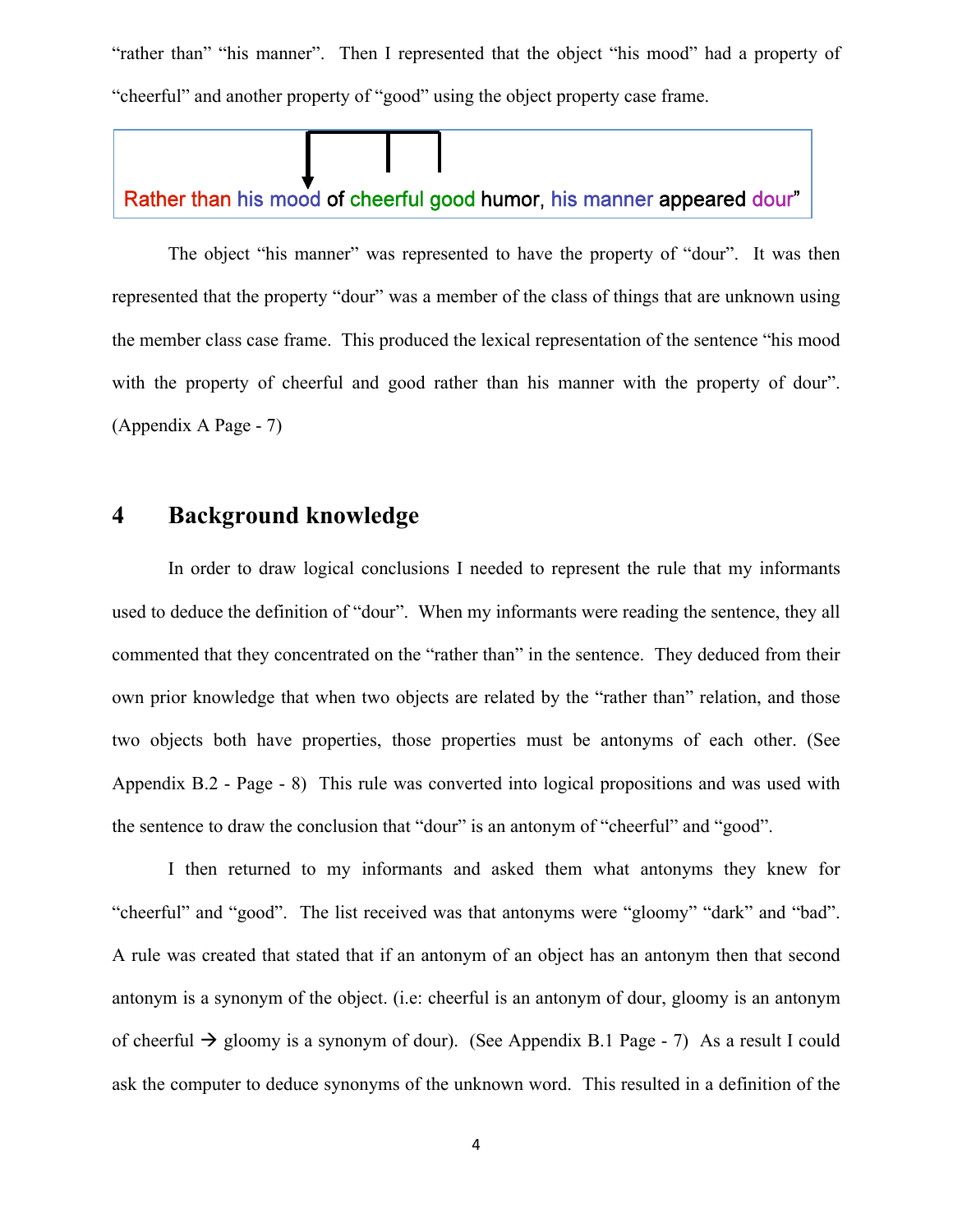unknown words that consisted of antonyms and then indirectly synonyms of the word. A person could then take this information and know what the word dour meant. (Appendix C Page  $-8$ )

### **5 Immediate Next Steps**

The immediate next steps to this project would be to represent the sentence more accurately. There needs to be a relation that says that the objects "mood" and "manner" are both things that are "his". This can be done with two object relative possessor case frames. Other future work is to add more known antonyms of "cheerful" and "good;" this would provide more synonyms for "dour" after deductions have been made.

#### **6 Long Term Steps**

Unlike nouns and verbs, adjectives do now have known algorithms for drawing logical conclusions. As a result of my findings, future work could consist of collecting rules that are created when students in the CVA research group work on defining unknown adjectives. With a collection of rules for adjectives, an algorithm could potentially be created to define adjectives more explicitly.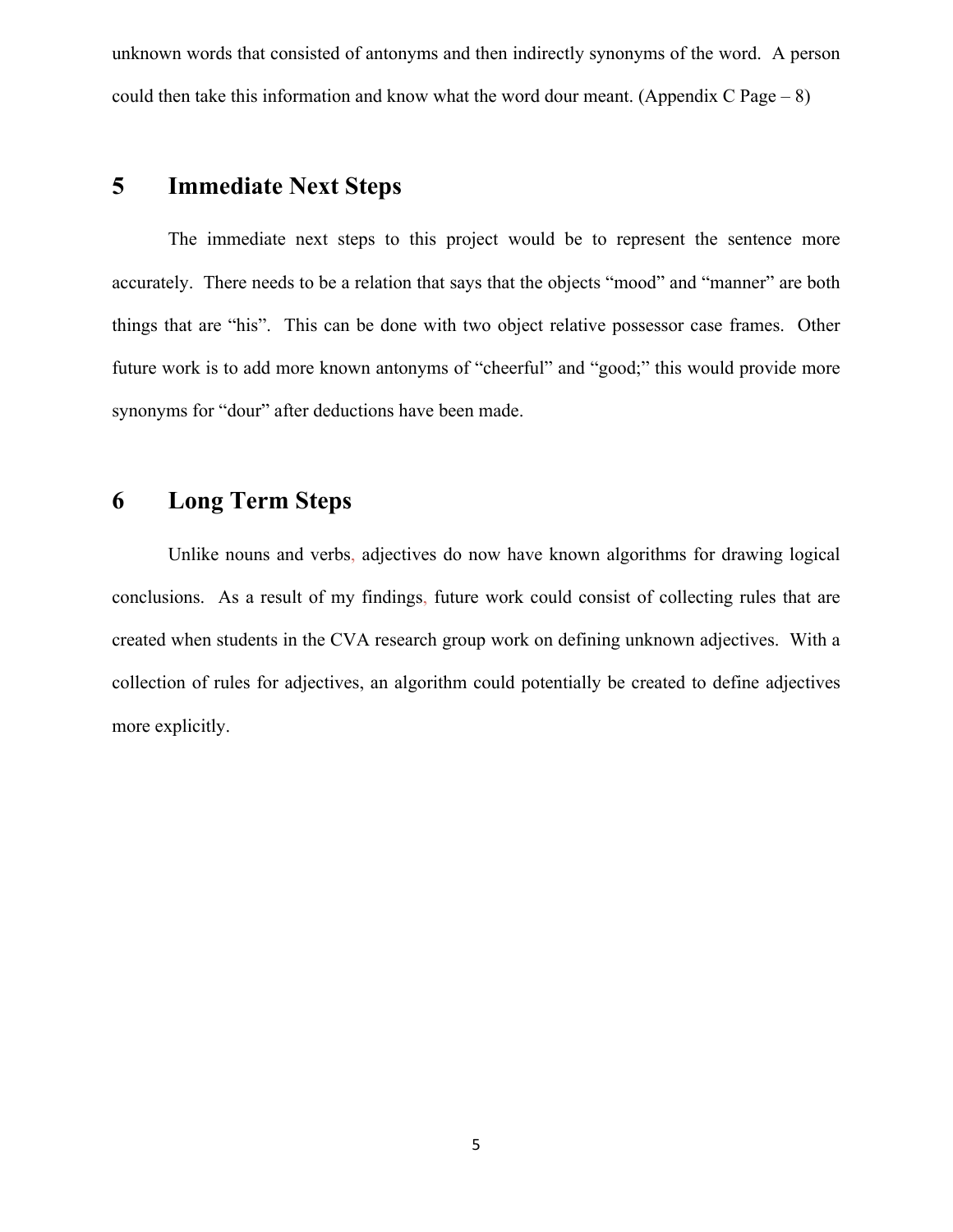# **Appendix**

- **A.) Semantic Network Page 7**
- **B.) Rules**

**B.1) Antonym Synonym Rule – Page 7**

**B.2) Rather Than Rule – Page 8**

- **C.) Output Page 8**
- **D.) Working Demo Page 9**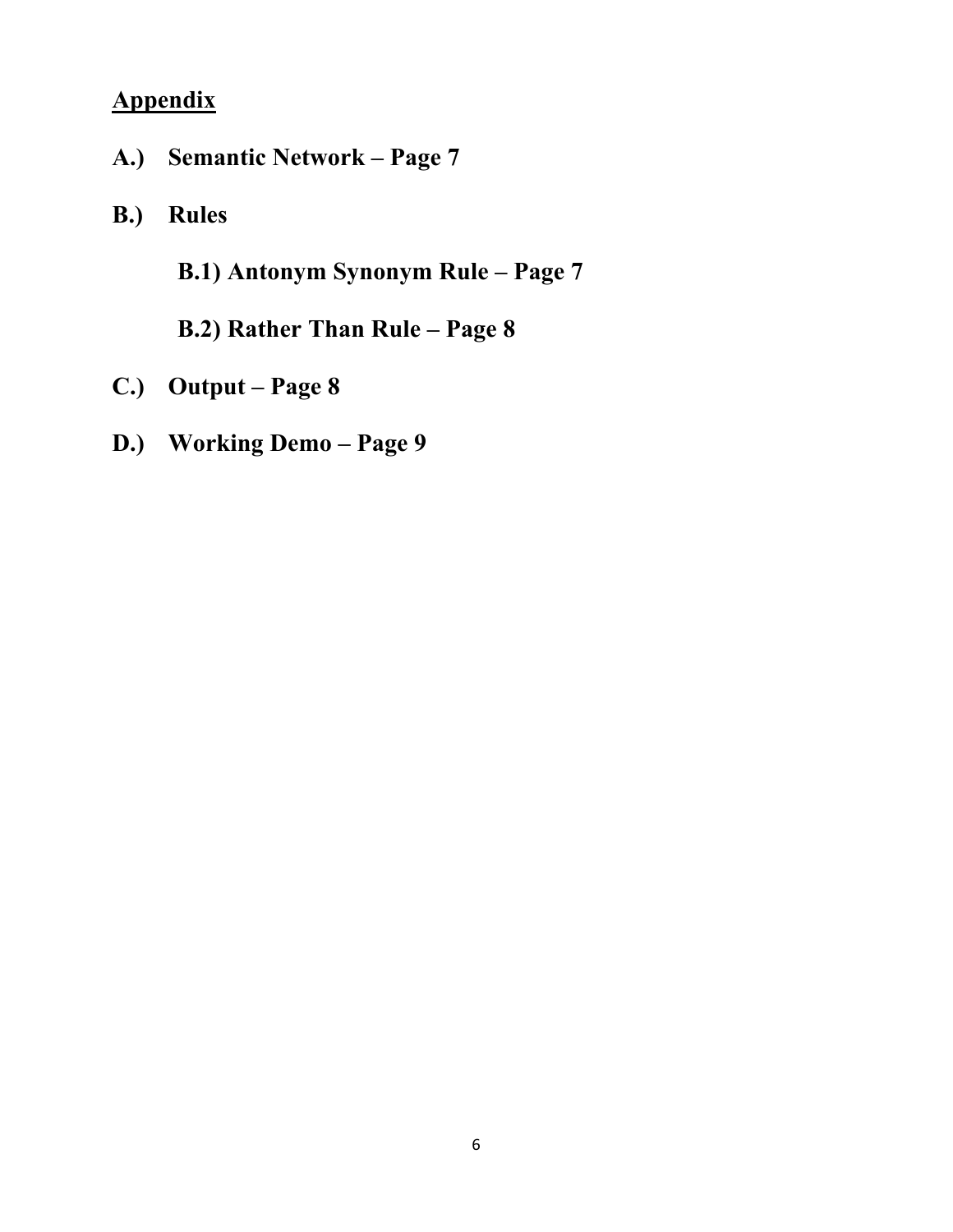# **A.) Semantic Network**



## **B.) Rules**

**B.1) If an antonym of an object has an antonym then that second antonym is a synonym of the object. (i.e: cheerful is an antonym of dour, gloomy is an antonym of**  cheerful  $\rightarrow$  gloomy is a synonym of dour).

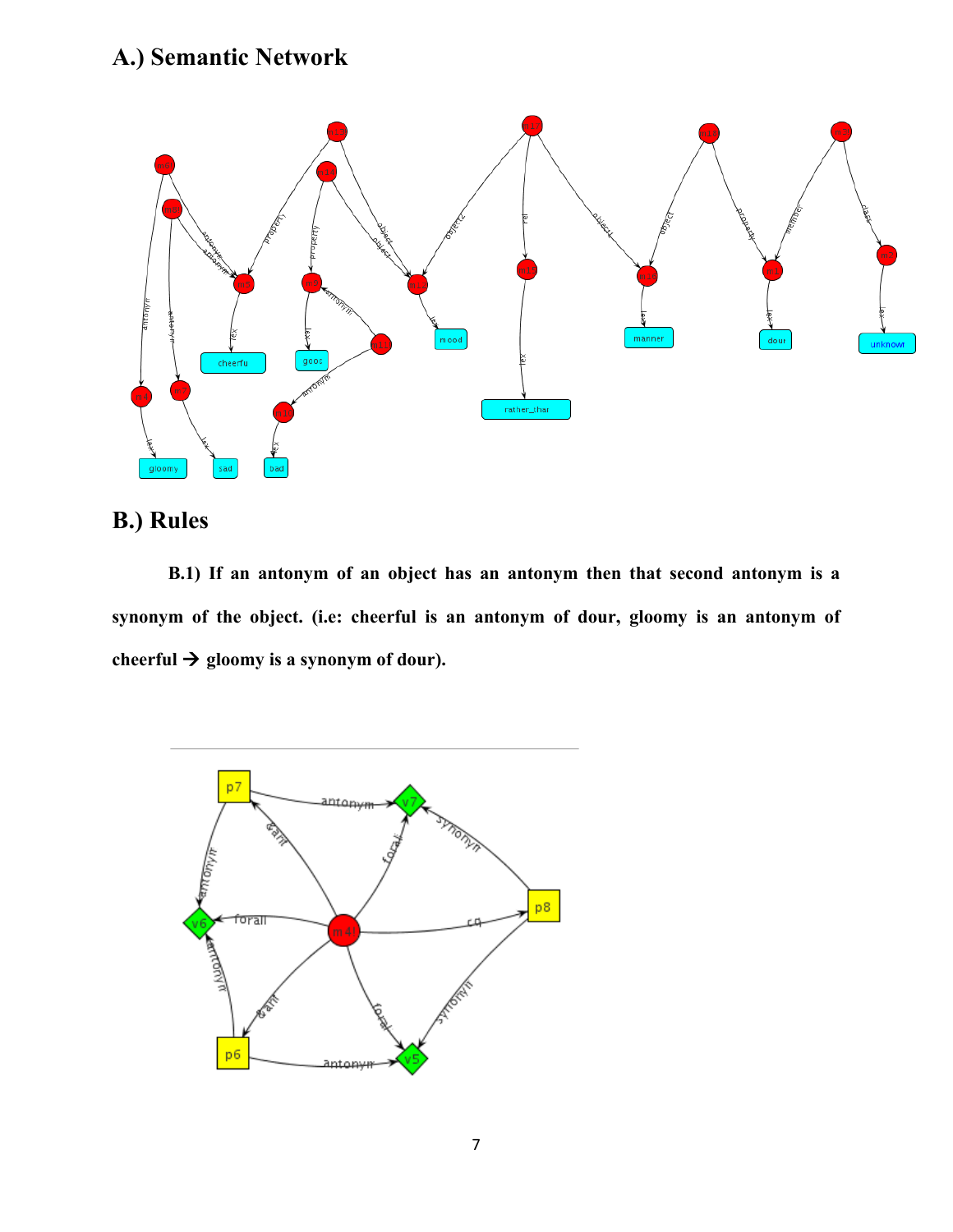**B.2) When two objects are related by the "rather than" relation, and those two objects both have properties, those properties must be antonyms of each other**



## **C.) Output**

 ; ======================================================================= ; FILENAME: dour-demo.txt ; Date: 03-21-11 ; PROGRAMMER: Philip Rosebrough ;Antonyms of Dour; (describe(find antonym ?x antonym(build lex dour))) (m27! (antonym (m8 (lex cheerful)) (m5 (lex dour)))) (m28! (antonym (m16 (lex good)) (m5))) (m27! m28!) ;Synonyms of Dour; (describe(find synonym ?x synonym(build lex dour))) (m29! (synonym (m7 (lex gloomy)) (m5 (lex dour)))) (m30! (synonym (m17 (lex bad)) (m5))) (m29! m30!)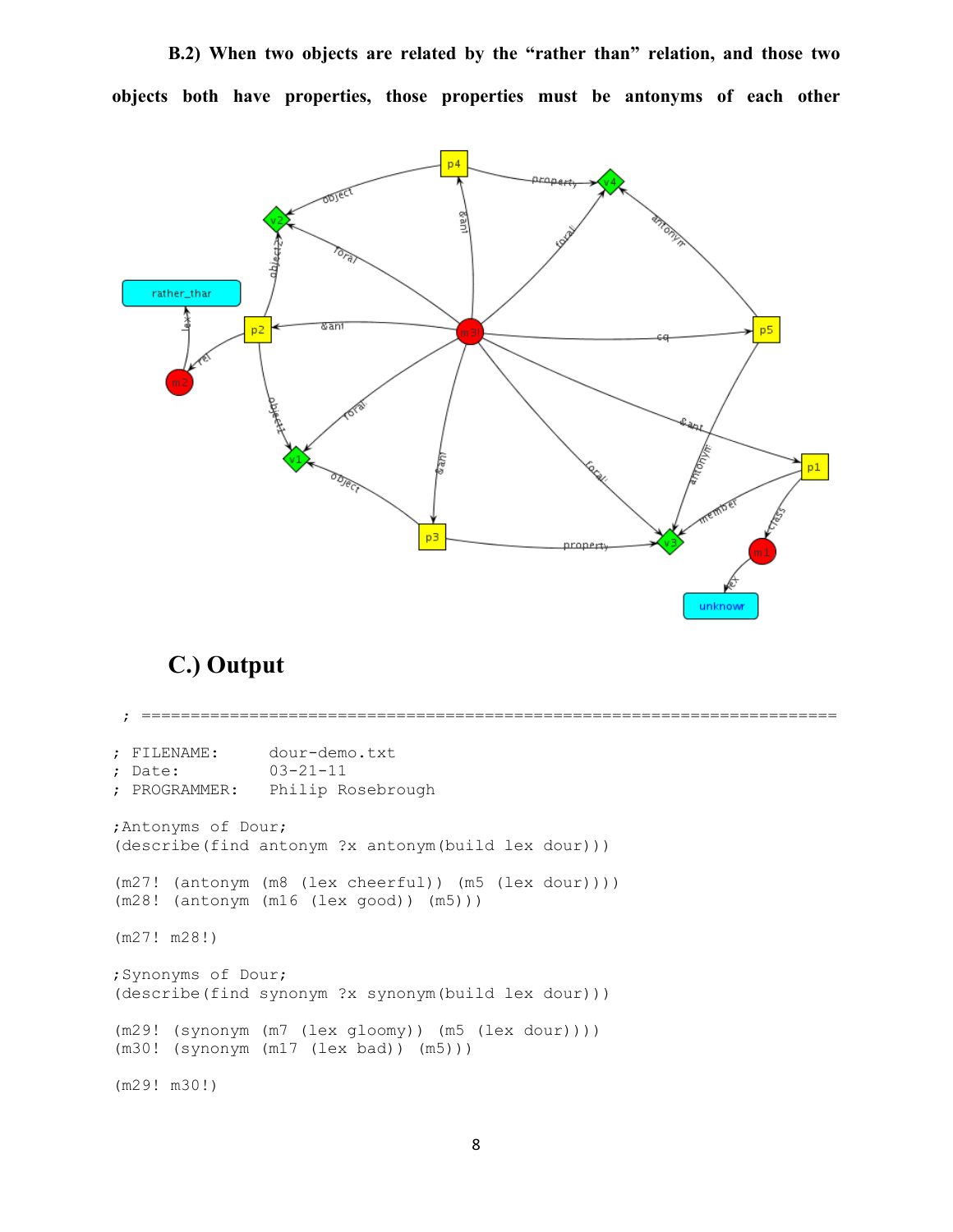### **D.) Working demo**

```
; =======================================================================
; FILENAME: dour-demo.txt
; Date: 03-21-11
; PROGRAMMER: Philip Rosebrough
; Lines beginning with a semi-colon are comments.
; Lines beginning with "^" are Lisp commands.
; All other lines are SNePSUL commands.
;
; To use this file: run SNePS; at the SNePS prompt (*), type:
;
; (demo "dour-demo.txt" :av)
;
; Make sure all necessary files are in the current working directory
; or else use full path names.
; =======================================================================
; Clear the SNePS network:
(resetnet)
; OPTIONAL:
; UNCOMMENT THE FOLLOWING CODE TO TURN FULL FORWARD INFERENCING ON:
;enter the "snip" package:
 ^(in-package snip)
  ;turn on full forward inferencing:
  ^(defun broadcast-one-report (represent)
     (let (anysent)
       (do.chset (ch *OUTGOING-CHANNELS* anysent)
          (when (isopen.ch ch)
                  (setq anysent
                       (or (try-to-send-report represent ch)
                           anysent)))))
    nil)
;
  ;re-enter the "sneps" package:
 ^(in-package sneps)
; load all pre-defined relations:
; NB: If "intext" causes a "nil not of expected type" error,
; then comment-out the "intext" command and then
          uncomment & use the load command below, instead
^(load "/projects/rapaport/CVA/STN2/demos/rels")
;(intext "/projects/rapaport/CVA/STN2/demos/rels")
; load all pre-defined path definitions:
;(intext "/projects/rapaport/CVA/mkb3.CVA/paths/paths")
^(load "/projects/rapaport/CVA/mkb3.CVA/paths/paths")
```

```
; BACKGROUND KNOWLEDGE:
```

```
; =====================
```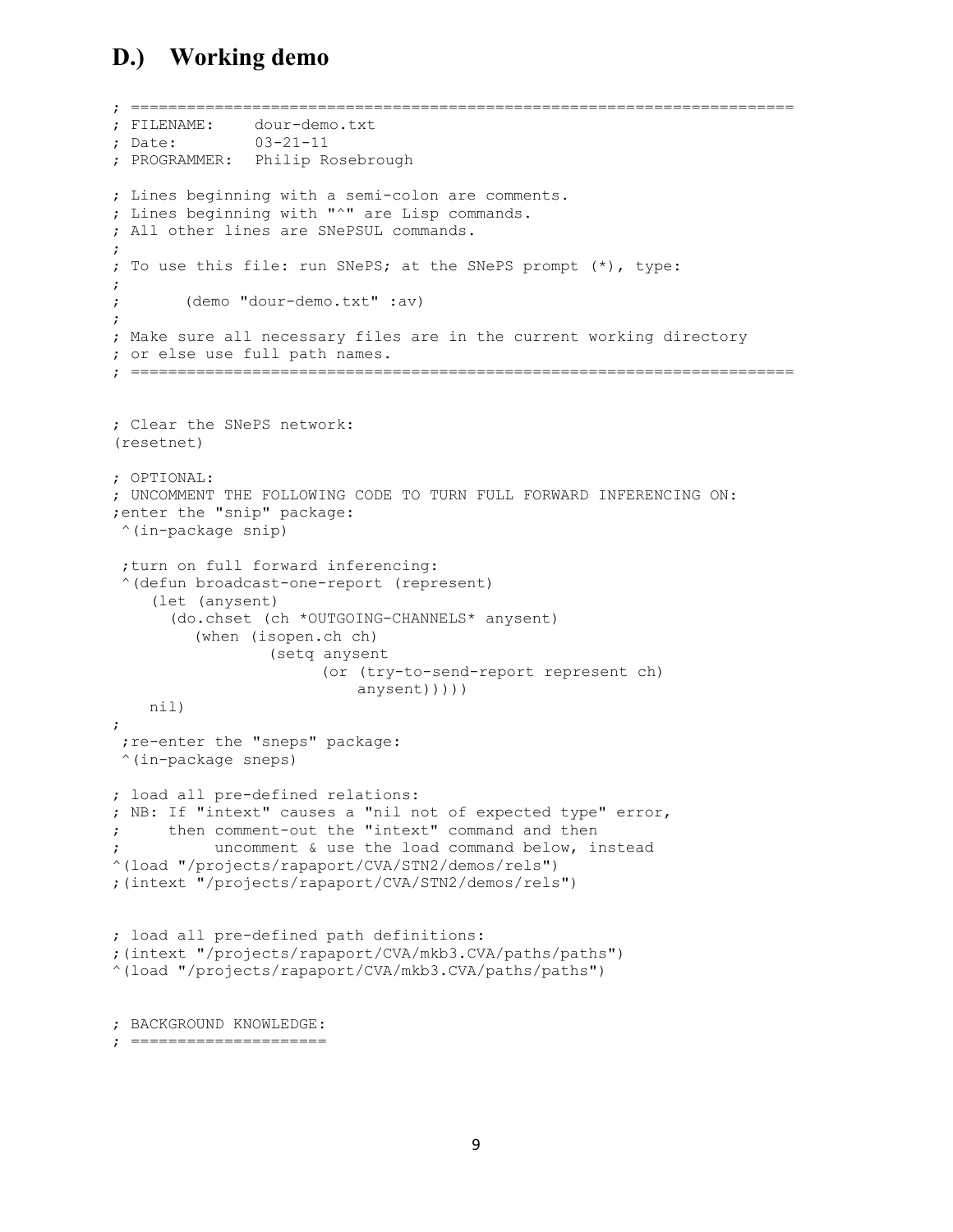;For all w,x,y,z, if y is a member of the class "unknown", and w if related to x by "rather than", and w has property y, and x has property z. Then property y is an antonym of property z. (describe (assert forall (\$w \$x \$y \$z) &ant ( (build member \*y class (build lex unknown)) (build object1 \*w rel (build lex rather than) object2 \*x) (build object \*w property \*y) (build object \*x property \*z)) cq (build antonym \*y antonym \*z))) ; For all  $x,y,z$ , if  $x$  is an antonym of  $y$ , and  $y$  is an antonym of  $z$ . Then  $x$  is a synonym of z. (describe(assert forall(\$x \$y \$z) &ant( (build antonym \*x antonym \*y) (build antonym \*y antonym \*z)) cq(build synonym \*x synonym \*z))) ;"dour" is a member of the class "unknown" (describe(add member(build lex dour) class (build lex unknown))) ;"gloomy" is an antonym of "cheerful" (describe(add antonym(build lex gloomy) antonym(build lex cheerful))) ;"sad" is an antonym of "cheerful" (describe(add antonym(build lex sad) antonym(build lex cheerful))) ;"bad" is an antonym of "good" (describe(add antonym(build lex good) antonym(build lex bad))) ; CASSIE READS THE PASSAGE: ; ========================= ; (put annotated SNePSUL code of the passage here) ;The object "mood" has the property of "cheerful" (describe(add object(build lex mood) property(build lex cheerful))) ;"The object "mood" has the property of "good" (describe(add object (build lex mood) property (build lex good))) ;The object "manner" is related to object "mood" by "rather than" (describe(add rel(build lex rather\_than) object1(build lex manner) object2(build lex mood))) ;The object "manner" has the property of "dour" (describe(add object(build lex manner) property(build lex dour))) ;Have Cassie read in the passage inculding the word, which should ;trigger forward inference and process the definition. ; Then, ask what the word means. ;(describe(deduce synonym(build lex gloomy) synonym(build lex dour))) ;(describe(deduce synonym(build lex sad) synonym(build lex dour))) ;(describe(deduce synonym(build lex bad) synonym(build lex dour))) ;Antonyms of Dour;